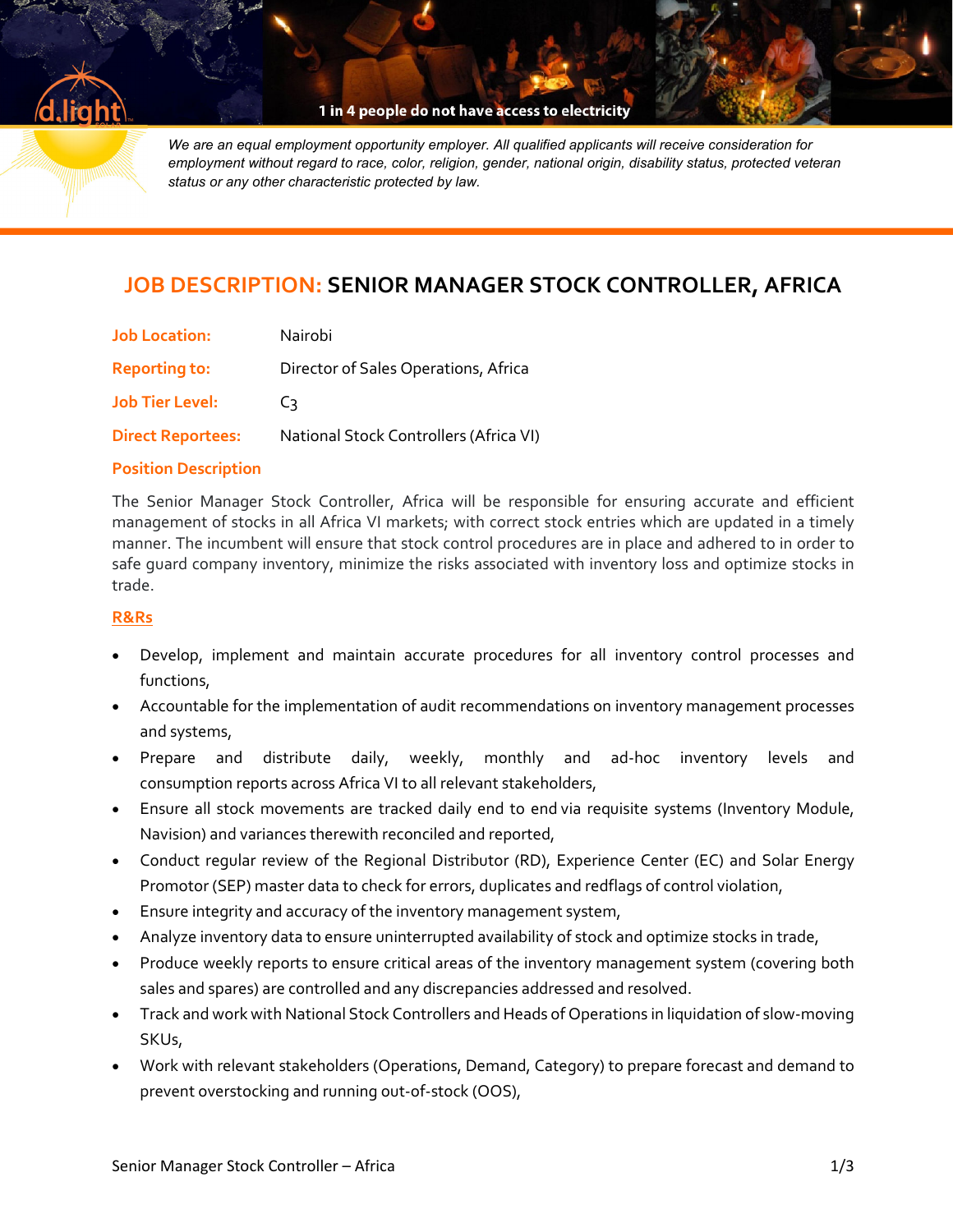1 in 4 people do not have access to electricity

*We are an equal employment opportunity employer. All qualified applicants will receive consideration for employment without regard to race, color, religion, gender, national origin, disability status, protected veteran status or any other characteristic protected by law.*

- Assist in developing and implementing inventory policies and procedures,
- Carry out assessments of supply chain to identify risks and develop solutions useful in minimizing losses,
- Under the guidance of internal control team drive, manage controls to reduce inventory loss, implement measures to ensure mistakes, inaccuracies and discrepancies are highlighted, addressed and resolved,
- Manage and control perpetual cycle trade inventory stock takes / inventory accuracy checks and coordinating planned stock takes across Africa VI operations,
- Facilitate stock reconciliations of physical counts and highlight variances to the relevant stakeholders,
- Facilitate and participate in scheduled and annual stock counts, preparation of stock position reports and sign-off records submission for further actions,
- Management of the stakeholder's relationship and ensuring partnerships are struck to support internal controls in safe guarding company inventory.

# **KPIs**

- Manage, monitor, reconcile and account for stocks across the Africa VI,
- Inventory Management;
	- o Inventory turnover,
	- o Inventory days,
	- o Stock-out,
	- o Stock loss ratio.
- Report on all stock movements and stock positions daily, weekly and monthly.

# **Desired Skills and Experience**

- A degree in Business Management, Supply Chain Management or a related field is required,
- Minimum of 8 years of relevant experience,
- Sound commercial and financial modeling capability,
- Understanding of Warehouse processes and procedures
- Specific experience in stock accounting and management,
- Good understanding of stock-related operational and control requirements,
- **•** Strong analytical and problem-solving skills,
- Strong mindset for continuous improvement and meeting or exceeding expectations and able to demonstrate complete discretion and confidentiality,
- Communicates effectively in both technical speak and commercial/business language (multiple language will be ad advantage), with an emphasis on tact and diplomacy,